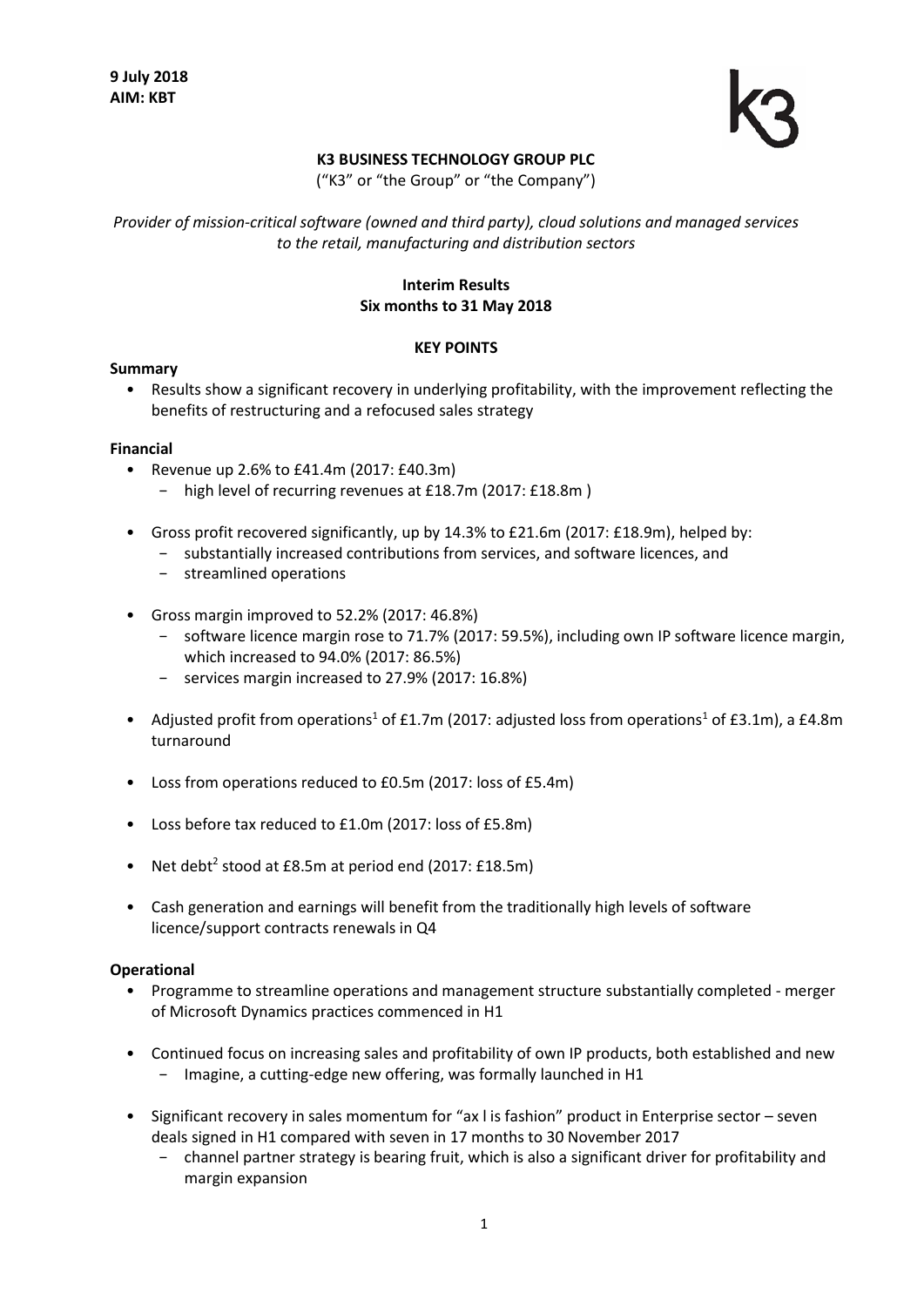- Global Accounts continued to perform well strong visibility on future services work and increased growth opportunities
- SME-related activities performed steadily
- Board remains confident about prospects for the second half of the year, supported by:
	- − traditionally high weighting of software licence and support renewals in Q4, with Syspro renewals typically at c.98%
	- − healthy new business pipeline

## **Adalsteinn Valdimarsson, Chief Executive Officer of K3, said:**

*"These results are very encouraging with the Group returning to underlying profitability. They reflect the benefits of our restructuring to create a more streamlined and integrated business, as well as the refocused growth strategy.* 

*"Increasing revenues from software products that we have developed in-house remains a core part of the Group's growth strategy, and we remain positive about sales prospects both for our existing products and our newer offering, Imagine, which we formally launched in the first half. Imagine offers customers the opportunity to adopt latest technology easily and at low cost, without changing existing IT infrastructure. We also see it as a ready-made upgrade path for existing customers, especially those using older systems.* 

*"The second half is our stronger earnings period, reflecting the volume of software licence and support renewals in the final quarter of the financial year. It has started very encouragingly, with a healthy pipeline in place, and this, together with expected high renewals, gives us confidence that the Group will make further progress over the remainder of the year."*

## **Enquiries:**

| K3 Business Technology Group plc<br>www.k3btg.com | Adalsteinn Valdimarsson (CEO)<br>Robert Price (CFO)                 | T: 020 3178 6378 (today)<br>Thereafter 0161 876 4498 |
|---------------------------------------------------|---------------------------------------------------------------------|------------------------------------------------------|
| finnCap Limited<br>(Nominated Adviser and Broker) | Julian Blunt / James Thompson<br>Camille Gochez (Corporate broking) | T: 020 7220 0500                                     |
| <b>KTZ Communications</b>                         | Katie Tzouliadis / Emma Pearson                                     | T: 020 3178 6378                                     |

#### **Notes:**

Note 1 Calculated before amortisation of acquired intangibles of £1.3m (2017: £1.4m), exceptional reorganisation costs of £0.7m (2017: £0.8m), and share-based payment charge of £0.2m (2017: nil).

Note 2 Net debt is gross debt net of cash and cash equivalents.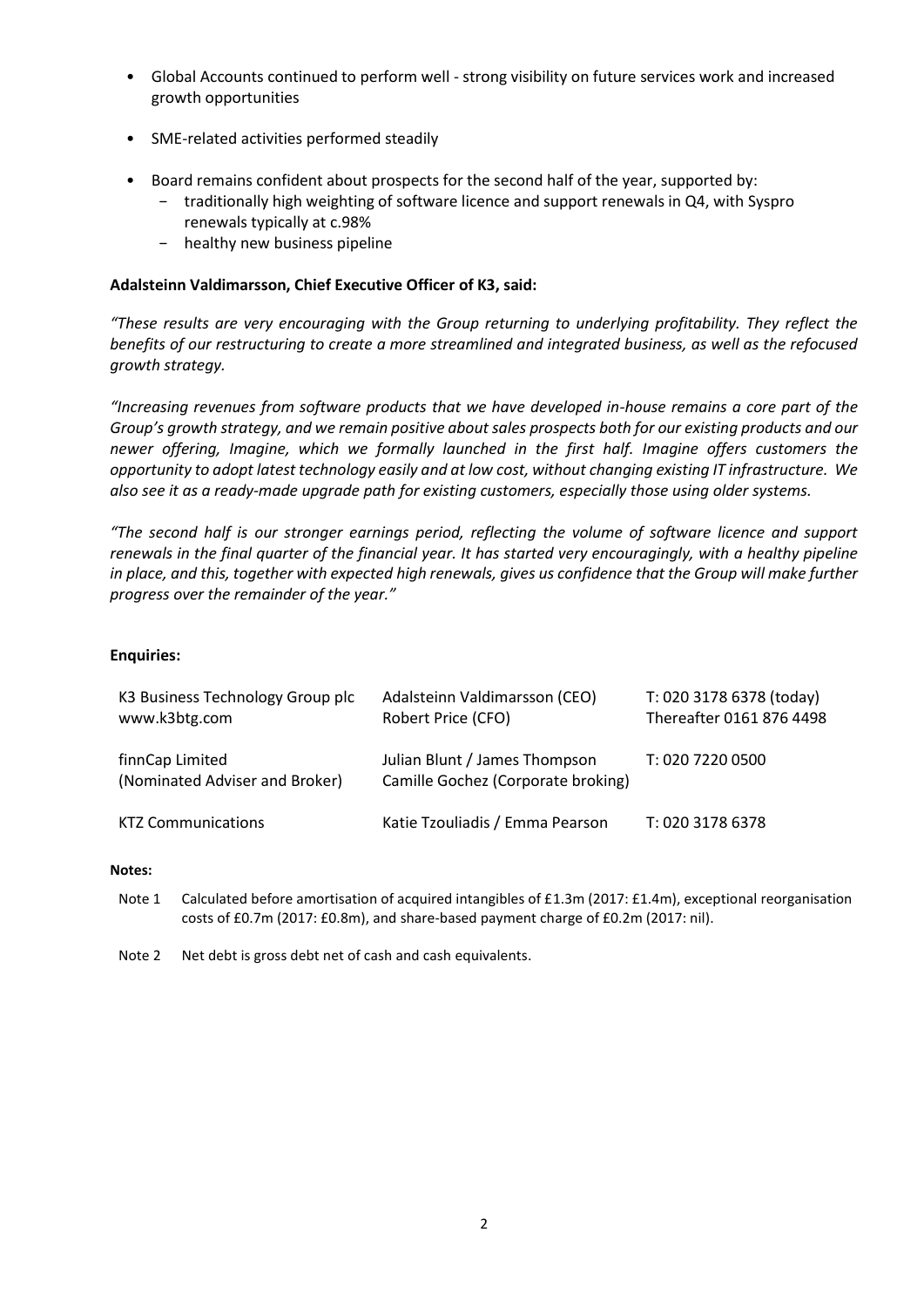## **JOINT REPORT OF THE CHAIRMAN AND CHIEF EXECUTIVE OFFICER**

### **Introduction**

We are pleased with the progress K3 has made over the first half, following a period of significant restructuring and internal change as the new management team implemented initiatives to place the Group on a better footing for long-term revenue and profit growth. Results for the first six months of the financial year show the benefits of a tighter, more integrated organisational structure, and our refocused sales and own Intellectual Property ("IP") strategy. In particular, we are pleased to see the Group return to underlying profitability, helped by a marked improvement in gross margins, particularly services and own IP. Operational cash generation continues to improve and, with the seasonally stronger weighting in software licence and support contract renewals in the second half, the Group's cash generation should show further progress by the financial year end.

Overall, the business is in substantially better shape, financially, operationally and strategically, and we view prospects for continuing recovery and growth over the remainder of the financial year positively, supported by a healthy new business pipeline and expected high levels of renewals, with Syspro renewals typically at c. 98%.

#### **Financial Results**

Revenue for the six months to 31 May 2018 increased by 2.6% to £41.4m (2017: £40.3m), with recurring income, from software maintenance renewals, support contracts and hosting & managed services, continuing to make up a high percentage of the total, at £18.7m (2017: £18.8m).

Gross profit rose by 14.3% to £21.6m (2017: £18.9m), with significant increases in contribution from services, and software licences. The proportion of gross profit derived from own IP improved and accounted for 31.5% of the total (2017: 30.7%).

The Group's gross margin shows a substantial recovery, increasing by 5.4 percentage points to 52.2% (2017: 46.8%). This improvement principally reflects the lower cost base, recovery in productivity, and growth in own IP software licences.

Gross margin was higher in software licences and services, and also across recurring and hardware income streams. Gross margin in software licences increased by 12.2 percentage points to 71.7% (2017: 59.5%) and in services rose by 11.1 percentage points to 27.9% (2017: 16.8%). Recurring revenue gross margin improved by 2.3 percentage points to 68.3% (2017: 66.0%).

The recovery in gross margin helped to drive the Group's turnaround in underlying profitability, with K3 moving from losses to an adjusted profit from operations<sup>\*1</sup> of £1.7m (2017: adjusted loss from operations<sup>\*1</sup> of £3.1m), a £4.8m improvement.

After taking into account £0.7m of exceptional costs (2017: £0.8m), which related to the reorganisation programme, an amortisation charge of £1.3m for acquired intangibles (2017: £1.4m) and a share-based payment charge of £0.2m (2017: nil), the loss from operations was £0.5m (2017: loss of £5.4m), which is a year-on-year reduction of £4.9m.

Finance expenses were £0.5m (2017: £0.5m), resulting in an adjusted profit before tax<sup>\*2</sup> for the period of £1.2m (2017: adjusted loss before tax<sup>\*2</sup> of £3.6m). The reported loss before tax for the period was £1.0m (2017: loss of £5.8m).

Adjusted earnings per share<sup>\*3</sup> was 1.4p (2017: adjusted loss per share<sup>\*3</sup> of 7.8p). Basic loss per share was 2.8p (2017: basic loss per share 12.4p).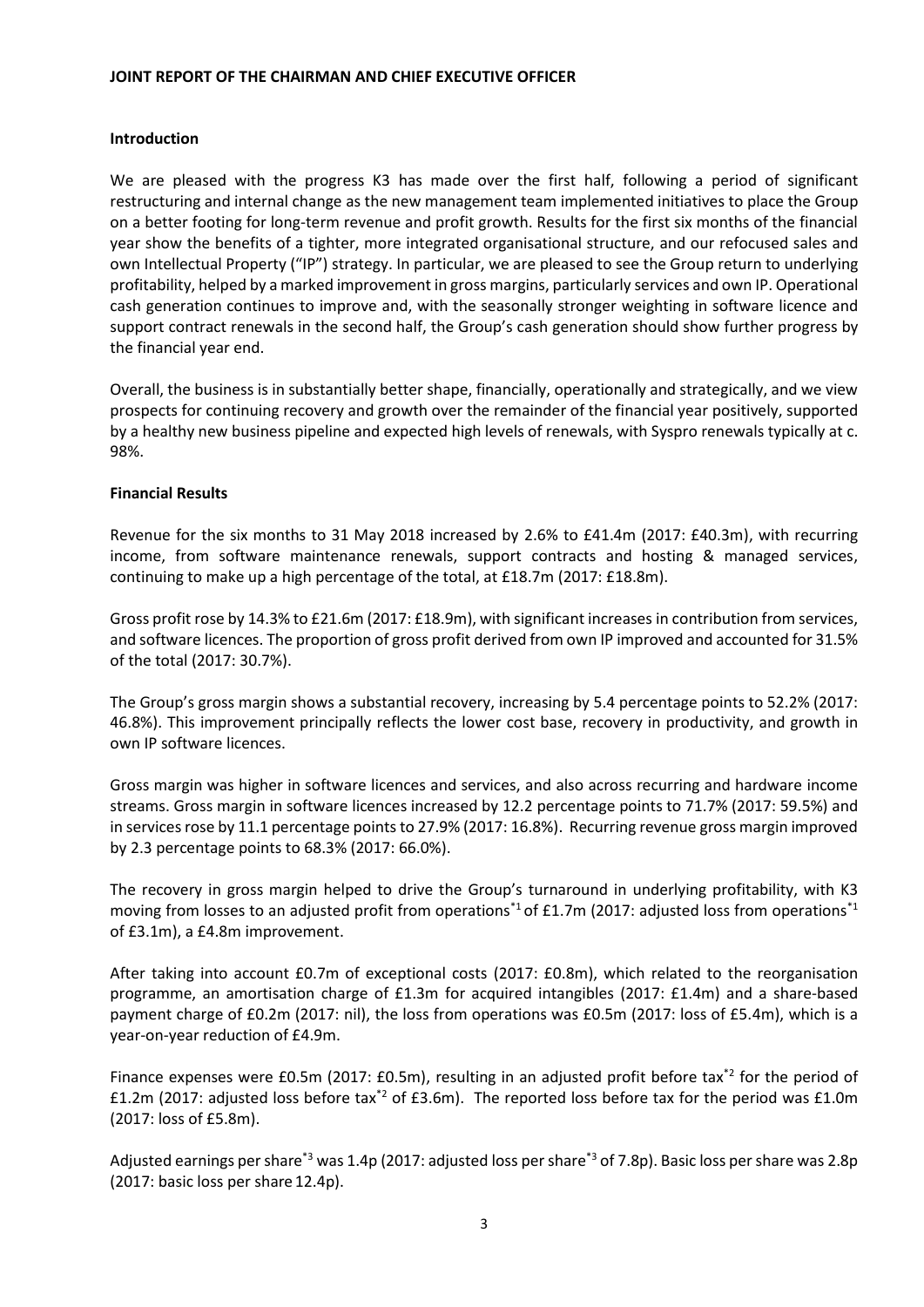## *Balance sheet and cash flows*

The Group has been focused on improving cash generation and continues to work on reducing working capital balances especially accrued income. K3's cash flow is now in line with management expectations, and the second half of the year is expected to benefit from annual software licence and support renewals, which are heavily weighted towards this period, with Syspro renewal rates typically around 98%.

At 31 May 2018, net debt stood at £8.5m (31 May 2017: £18.5m), with this reduction mainly reflecting the equity placing, warrants exercised and debt-to-equity conversion (which together reduced net debt by £9.0m in July 2017). However, we are also pleased to highlight £1.1m of operational cash generation during a 12 month period of restructuring and exceptional costs, as note 5 highlights.

Capitalised development expenditure for the six months was £1.0m (2017: £2.1m), in line with the Group's refocused IP development roadmap. Approximately half of this expenditure was on the Group's Imagine product offering, which was launched in the period.

Cash utilised in operating activities amounted to £2.9m (2017: £1.1m), and reflects a more normal annual seasonality to the cash generation. The comparative results for 2017 were impacted by reorganisation costs, one-offs relating to working capital optimisation, and operating losses.

Depreciation was similar to the prior six months at £0.5m (2017: £0.5m) and amortisation decreased to £2.5m (2017: £3.1m), following the write-downs in the 17 month period ended 30 November 2017.

# **Dividend**

The Board intends to maintain a progressive dividend policy, and expects to propose a final (and total) dividend for the year to 30 November 2018.

## **Overview of Performance**

A key area of focus for the Company is increasing the proportion of sales from our own IP. Sales of own IP software licences lifted to £2.4m (2017: £1.3m), with gross profit from software licences doubling to £2.2m (2017: £1.1m) in the first half against the same period in 2017.

These very encouraging results reflected the benefits of our redefined 'go-to-market' strategies, and in particular our reinvigorated channel partner sales strategy. The trading backdrop in the Enterprise market, which is especially relevant for our "ax I is fashion" product, was also better. The uncertainty around cloudadoption versus traditional 'on-premise' solutions has cleared, and is no longer causing major decision delays. A total of seven deals were closed for "ax l is fashion" in the period, mostly through channel partners, which compares with seven deals over the 17 months to 30 November 2017.

We were pleased to formally launch our Imagine platform and the first set of Imagine modules in the first half. The Imagine product is an in-house developed 'cloud-native' offering that enables us to offer cuttingedge applications to customers on a SaaS model. Compellingly, it also allows companies to adopt these new technologies easily and cost effectively, without the need to change existing legacy systems, so providing them with a fast return on their investment. We are mobilising resource from across K3 to leverage technical, market and domain expertise to support the ongoing development of Imagine, and will be launching further modules. We also secured a large customer win for Imagine, signing Ossur, the global leader in non-invasive orthopaedics, including prosthetic limbs. We remain very excited about Imagine's growth potential, both as an upgrade path for existing customers, with older systems, and a growth engine for new customer wins.

The Group's SME-related activities performed steadily across all of our supply chain verticals. As previously announced, we are bringing together our Microsoft Dynamics practices (CRM, AX and NAV) and this process, which started in the first half, is well-advanced.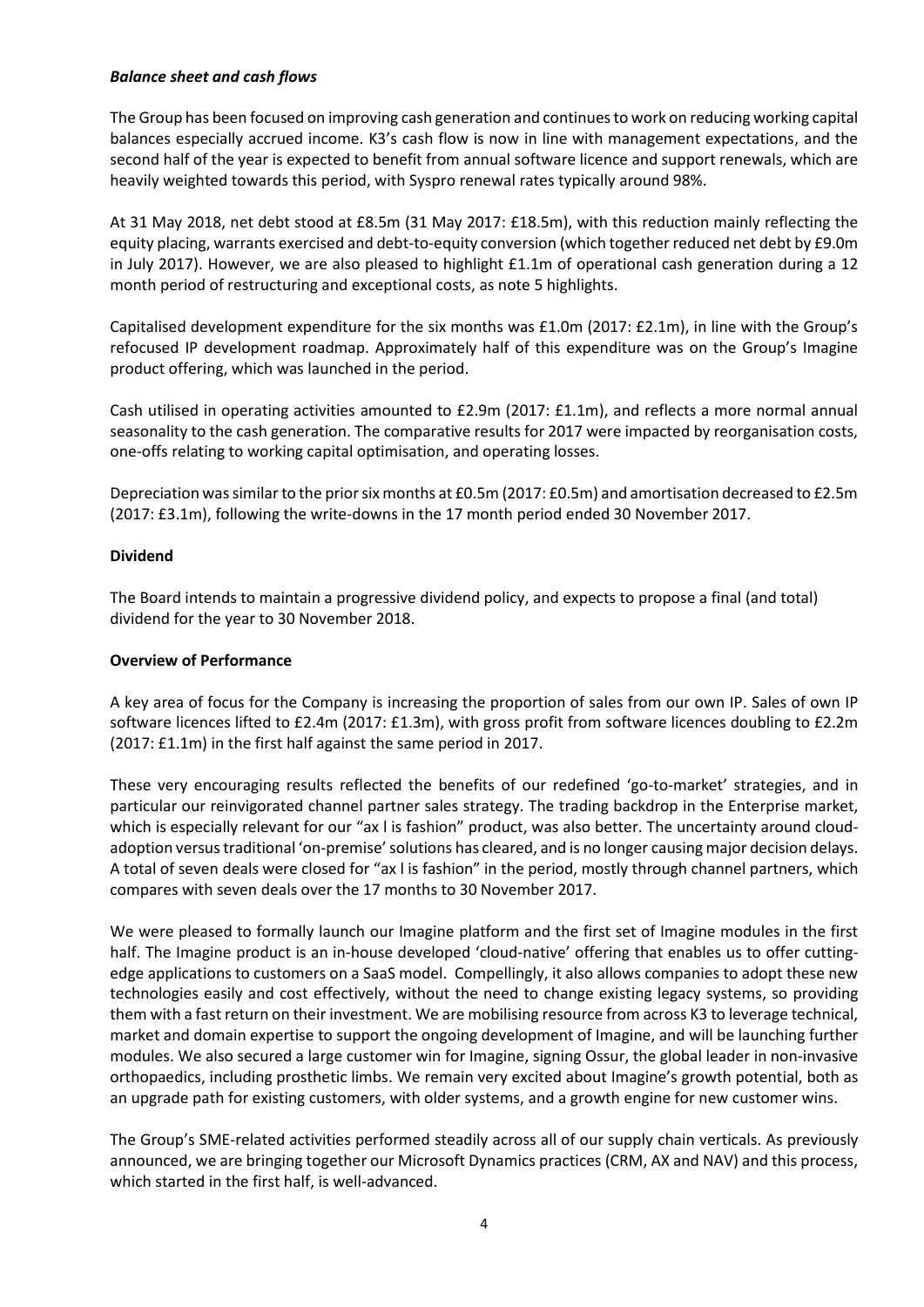Our Global Accounts business, which includes our relationship with Inter IKEA Systems B.V. (the owner and franchisor of the IKEA concept, and the largest customer in the Group) and the Inter IKEA Concept franchisees, continued to perform well, contributing to the increase in services income. There is very good visibility in further activity and we have increased our resource in this area to support this growth. We also see significant opportunities for own IP sales, with certain franchisees.

# **Outlook**

We believe that the changes and initiatives put in place under the new leadership team will continue to underpin the turnaround in K3's performance and growth prospects. The material reduction in the cost base of the business and more streamlined structure supports both profitability and our refocused growth plans. We will also be continuing to look for additional opportunities to increase efficiency.

We expect good growth across the Group, with the ongoing development of channel partner sales, opportunities in Global Accounts and renewed sales momentum. Our IP strategy is showing encouraging results, and growth in own IP software licences should further accelerate, helped by channel partner sales and the commercialisation of Imagine. Opportunities for Imagine are opening as K3 engages with its large installed customer base across many sectors.

There is a traditional weighting of cash flows and profitability towards the fourth quarter of the calendar year, and we expect this to be a feature of this year, driven by software licence and support renewals that are traditionally very high, with Syspro renewals typically at c.98%. More broadly, we believe that K3 is very well-positioned to make further progress over the second half of the year, and view growth prospects with confidence.

**Stuart Darling Adalsteinn Valdimarsson Chairman Chief Executive Officer**

**9 July 2018**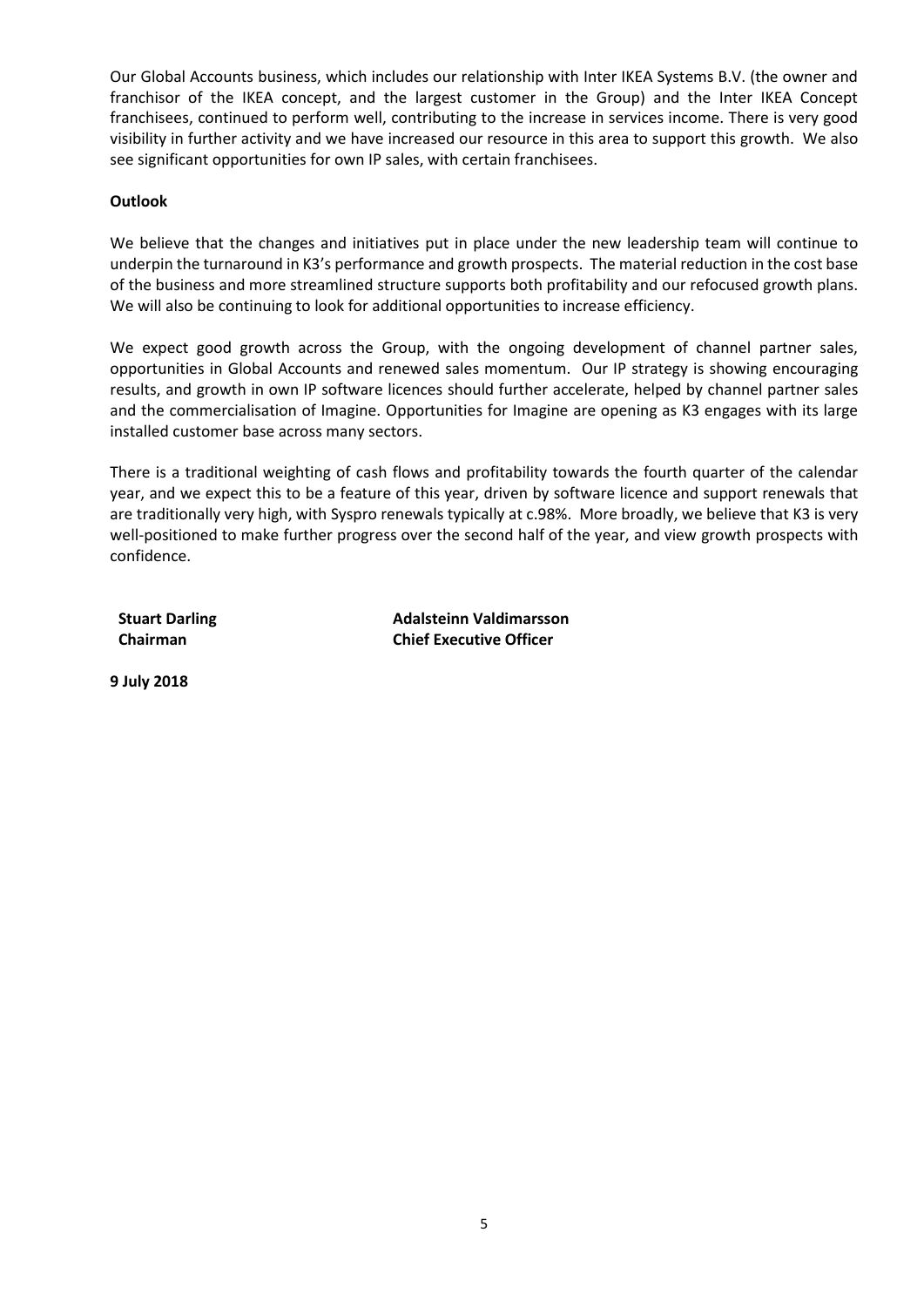#### **OPERATIONAL REVIEW**

#### **Overview**

The Group's results for the six months to 31 May 2018, together with comparatives for the same period in 2017, are summarised in the table below.

| Six months to 31 May           | Revenue (£m)             |                          | Gross profit (£m) |      | <b>Gross margin</b> |                          | Adj. profit (£m) |       |
|--------------------------------|--------------------------|--------------------------|-------------------|------|---------------------|--------------------------|------------------|-------|
|                                | 2018                     | 2017                     | 2018              | 2017 | 2018                | 2017                     | 2018             | 2017  |
| Supply chain solutions &       |                          |                          |                   |      |                     |                          |                  |       |
| managed services <sup>*4</sup> | 32.4                     | 31.2                     | 14.8              | 13.1 | 45.7%               | 41.9%                    | 2.2              | (1.4) |
| Own IP <sup>*5</sup>           | 9.0                      | 9.1                      | 6.8               | 5.8  | 75.9%               | 63.4%                    | 2.5              | 0.9   |
| Support costs                  | $\overline{\phantom{0}}$ | $\overline{\phantom{0}}$ | $\,$              |      | $\blacksquare$      | $\overline{\phantom{a}}$ | (3.0)            | (2.6) |
| Total                          | 41.4                     | 40.3                     | 21.6              | 18.9 | 52.2%               | 46.8%                    | 1.7              | (3.1) |

*Own IP revenues includes initial and annual software licences and those revenues which flow directly from K3 IP.*

|                                                           | 2018   | 2017   |
|-----------------------------------------------------------|--------|--------|
| Gross margin                                              | 52.2%  | 46.8%  |
| Recurring revenue                                         | £18.7m | £18.8m |
| Recurring revenue as a percentage of total revenue        | 45.2%  | 46.7%  |
| Own IP gross profit as a percentage of total gross profit | 31.5%  | 30.7%  |

*Recurring revenue comprises software maintenance renewals, support contracts, and hosting & managed services.*

The slight reduction in recurring revenues reflected the revenue mix, with services accounting for a larger proportion of overall sales, largely driven by growth in Global Accounts.

#### **Supply Chain Solutions & Managed Services**

K3's business solutions and managed services are tailored to the requirement of the supply chain industry, including retailers, manufacturers and distributors. The Group's core offering is based on the Microsoft Dynamics suite of software as well as Syspro and Sage solutions.

| Six months to 31 May      |      | Revenue (£m) |      | Gross profit (£m) | <b>Gross margin</b> |       |  |
|---------------------------|------|--------------|------|-------------------|---------------------|-------|--|
|                           | 2018 | 2017         | 2018 | 2017              | 2018                | 2017  |  |
| <b>Software licences</b>  | 3.1  | 4.4          | 1.7  | 2.3               | 54.8%               | 51.7% |  |
| <b>Services</b>           | 14.0 | 11.4         | 3.7  | 1.7               | 26.7%               | 14.6% |  |
| <b>Recurring</b>          | 14.1 | 14.1         | 9.1  | 8.8               | 64.7%               | 62.5% |  |
| <b>Hardware and other</b> | 1.2  | 1.3          | 0.3  | 0.3               | 20.6%               | 21.8% |  |
| <b>Total</b>              | 32.4 | 31.2         | 14.8 | 13.1              | 45.7%               | 41.9% |  |

*Recurring revenue comprises software maintenance renewals, support contracts, and hosting & managed services.*

|                                                               | 2018             | 2017  |
|---------------------------------------------------------------|------------------|-------|
| Adjusted profit/(loss) from operations <sup>*4</sup> ( $Em$ ) | 2.2 <sub>2</sub> | (1.4) |
| Recurring revenue as % of total revenues                      | 43.4%            | 45.2% |

These results show a marked improvement profitability, helped by the benefits of restructuring and the efficiency drives implemented over the prior periods, as well as growth and better resource utilisation. Gross profit increased by 13.0% to £14.8m (2017: £13.1m) on revenue up by 3.8% to £32.4m (2017: £31.2m) as we focused on better execution of fewer projects.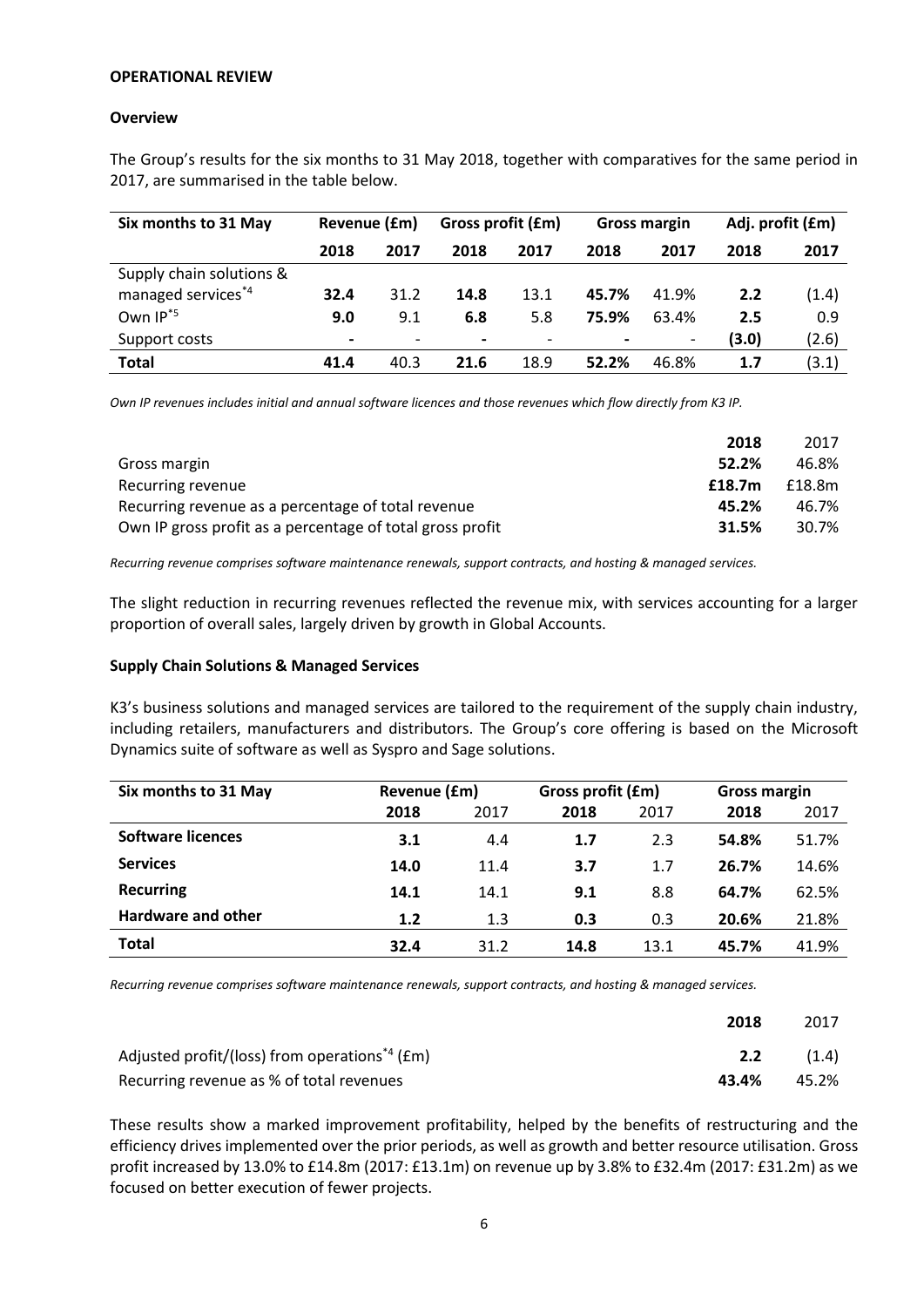Overall gross margins improved by 3.8 percentage points to 45.7% (2017: 41.9%), with services margins showing the most substantial increase, rising by 12.1 percentage points to 26.7% (2017: 14.6%).

Global Accounts, which includes our relationship with Inter IKEA Systems B.V. (the owner and franchisor of the IKEA concept) and the Inter IKEA Concept franchisees, continued to grow, reflecting the ongoing expansion of the IKEA franchisee network and helping to drive services income. We believe that there are some new exciting prospects emerging with certain franchisees, which, if successful, will take the current model into new geographical markets, as well as drive opportunities for own IP product sales. We have opened an office in Kuala Lumpur in order to service more efficiently the Far Eastern growth opportunities we have identified.

Our SME-related activities performed steadily across all our supply chain verticals with good performances in the visitor attraction and hosting and managed services. The Syspro business continued to perform well, and the Sage practice signed Manx Telecom Plc as a new Sage X3 customer.

We are well-advanced with the combination of our Microsoft Dynamics practices (CRM, AX and NAV), which started in the period. As previously indicated, combining the different practices will enable us to optimise our resources and service our customers more effectively.

## **Own IP**

K3's IP portfolio comprises two parts, first, K3-authored software that enriches our established offering mentioned above, based on Microsoft, Syspro and Sage. For example, our "ax l is fashion" and Pebblestone products are both based on Microsoft Dynamics's Enterprise Resource Planning ("ERP") solutions, but have been functionally enriched by K3 IP for specific industry segments. Secondly, our own IP portfolio comprises stand-alone solutions. These include DdD Point of Sales, Dataswitch, and the new Imagine platform and modules. These higher margin products can be sold with our other solutions or individually, including into K3's existing large customer base.

|                           | Revenue (£m) |         | Gross profit (£m) |      | Gross margin |       |
|---------------------------|--------------|---------|-------------------|------|--------------|-------|
|                           | 2018         | 2017    | 2018              | 2017 | 2018         | 2017  |
|                           |              |         |                   |      |              |       |
| <b>Software licences</b>  | 2.4          | 1.3     | 2.2               | 1.1  | 94.0%        | 86.5% |
| <b>Services</b>           | 0.8          | 1.5     | 0.4               | 0.5  | 49.7%        | 32.2% |
| <b>Recurring</b>          | 4.6          | 4.7     | 3.7               | 3.6  | 79.0%        | 76.7% |
| <b>Hardware and other</b> | 1.2          | $1.6\,$ | 0.5               | 0.6  | 44.1%        | 35.6% |
| <b>Total</b>              | 9.0          | 9.1     | 6.8               | 5.8  | 75.9%        | 63.4% |

*Recurring revenue comprises software maintenance renewals, support contracts, and hosting & managed services.*

|                                                    | 2018  | 2017  |
|----------------------------------------------------|-------|-------|
| Adjusted profit from operations <sup>*5</sup> (£m) | 2.5   | 0.9   |
| Recurring revenue as % of total revenues           | 51.8% | 51.8% |

Total revenue from own IP over the first half of the financial year amounted to £9.0m (2017: £9.1m), however the revenue mix altered significantly, with revenues from software licences up by 84.6%, and services revenues reducing by 46.7%. This change in the mix drove a 17.2% increase in gross profit to £6.8m (2017: £5.8m) and a 12.5 percentage point improvement in gross margin to 75.9% (2017: 63.4%).

Sales of "ax l is fashion" (which is largely targeted at the Enterprise market) and Pebblestone, (our leading business software for the mid-market fashion industry) were particularly strong, especially at the half year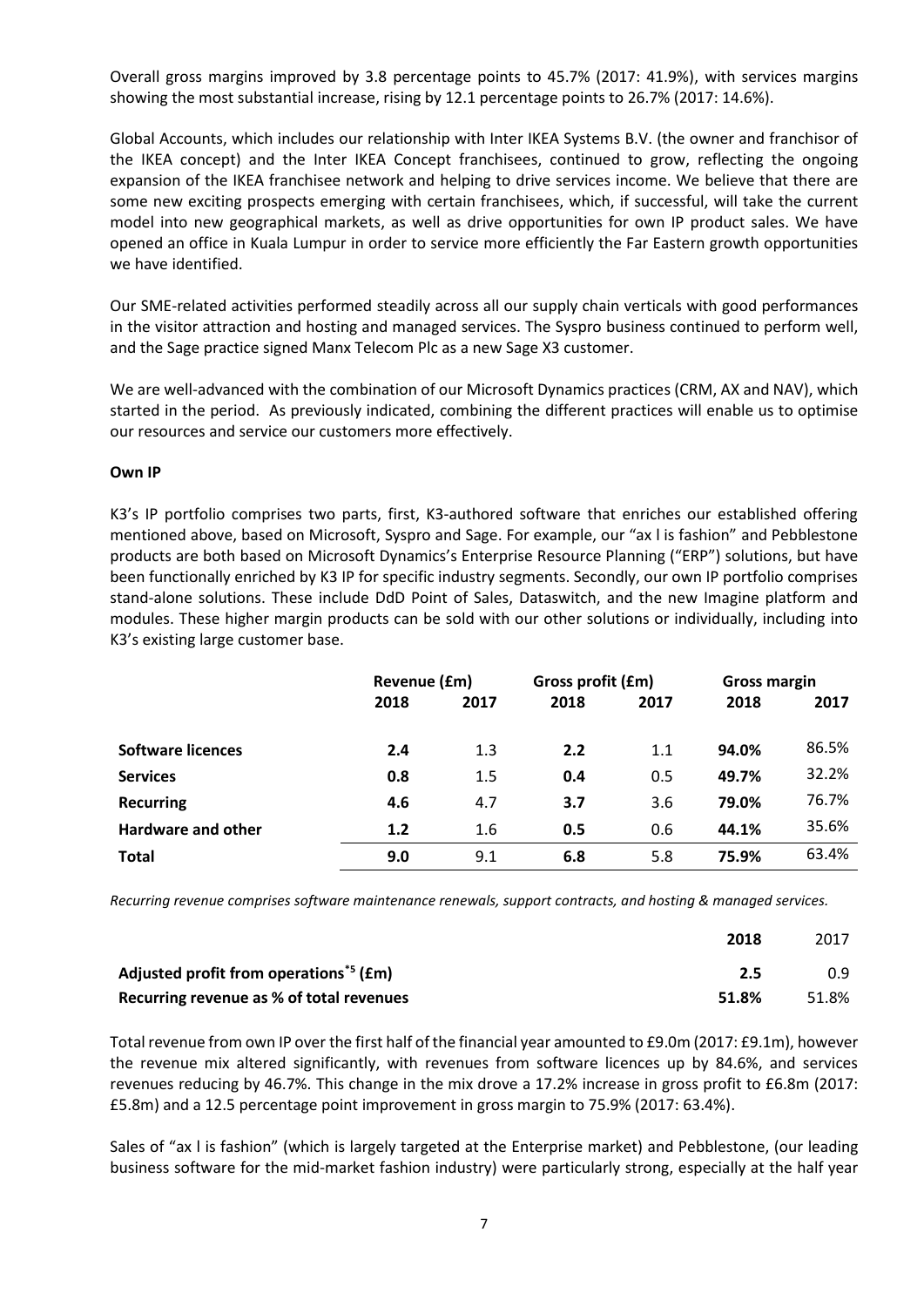end for "ax l is fashion". We are also very pleased to highlight the volume of sales achieved through our channel partners.

The strong sales of "ax l is fashion" in the period were in stark contrast to the Enterprise market confusion in 2017, and there is now greater sector acceptance of cloud-based models, away from traditional 'on-premise' solutions. Seven "ax l is fashion" deals were closed in the first half, with new customers including Mole Valley Farmers Ltd, the UK-based rural retailer, Engbers, Germany's largest shirt manufacturer, Van Bommel, the Dutch shoemaker and SanMar, the US fashion wholesaler. Eton Shirts, an existing K3 customer, also proceeded with a major roll-out of "ax l is fashion" across its business. Most of the deployment was cloudbased, and these new sales were predominantly achieved through channel partners.

The pipeline for both "ax l is fashion" and Pebblestone continues to look very encouraging.

The development of Imagine, our cloud-native, ERP-agnostic platform has been an important step for us. The platform enables us to integrate leading-edge 'module' solutions into customers' existing infrastructure swiftly and cost-effectively. In this way, we can bring product innovation and the full power of the cloud to customers in a commercially and operationally attractive manner. Our first suite of modules for Imagine are based around our existing retail offerings and we intend to develop further functionally-rich modules to broaden the scope of our product range. We formally launched Imagine to the marketplace in the period, and signed a large contract, with Ossur, which designs and manufactures prosthetic limbs. While Imagine sales are currently a relatively small contributor to sales, we expect the Imagine platform and modules to become a cornerstone of our IP strategy, and are planning to spend 50% of capitalised development on Imagine over the year in order to capture the growth opportunities available to us.

# **Support Costs**

Support costs<sup>\*6</sup> include the global costs of the Group's finance, IT, legal and human resource functions, as well as Board and PLC costs. This classification is different from previous reporting and now reflects the centralised management of these resources and costs.

Costs increased slightly as the Group's infrastructure framework was amended to support a more unified business, including some double-running of costs during this process.

- $*1$  Group adjusted profit/(loss) from operations is calculated before amortisation of acquired intangibles of £1.3m (2017: £1.4m), exceptional reorganisation costs of £0.7m (2017: £0.8m), and share-based payment charge of £0.2m (2017: nil).
- $*2$  Group adjusted profit/(loss) before tax is calculated before amortisation of acquired intangibles of £1.3m (2017: £1.4m), exceptional reorganisation costs of £0.7m (2017: £0.8m), and share-based payment charge of £0.2m (2017: nil).
- Group adjusted earnings/(loss) per share is calculated before amortisation of acquired intangibles (net of tax) of £1.0m (2017: £1.0m), exceptional reorganisation costs (net of tax) of £0.6m (2017: £0.7m), and share-based payment charge (net of tax) of £0.2m (2017: nil).
- \*4 Supply chain solutions and managed services adjusted profit/(loss) from operations is calculated before amortisation of acquired intangibles of £0.7m (2017: £0.7m) and exceptional reorganisation costs of £0.4m (2017: £0.8m).
- \*5 Own IP adjusted profit from operations is calculated before amortisation of acquired intangibles of £0.5m (2017: £0.7m) and exceptional reorganisation costs of £0.2m (2017: nil).
- \*6 Support costs are calculated before exceptional reorganisation costs of £0.1m (2017: £0.1m) and share-based payment charge of £0.2m (2017: nil).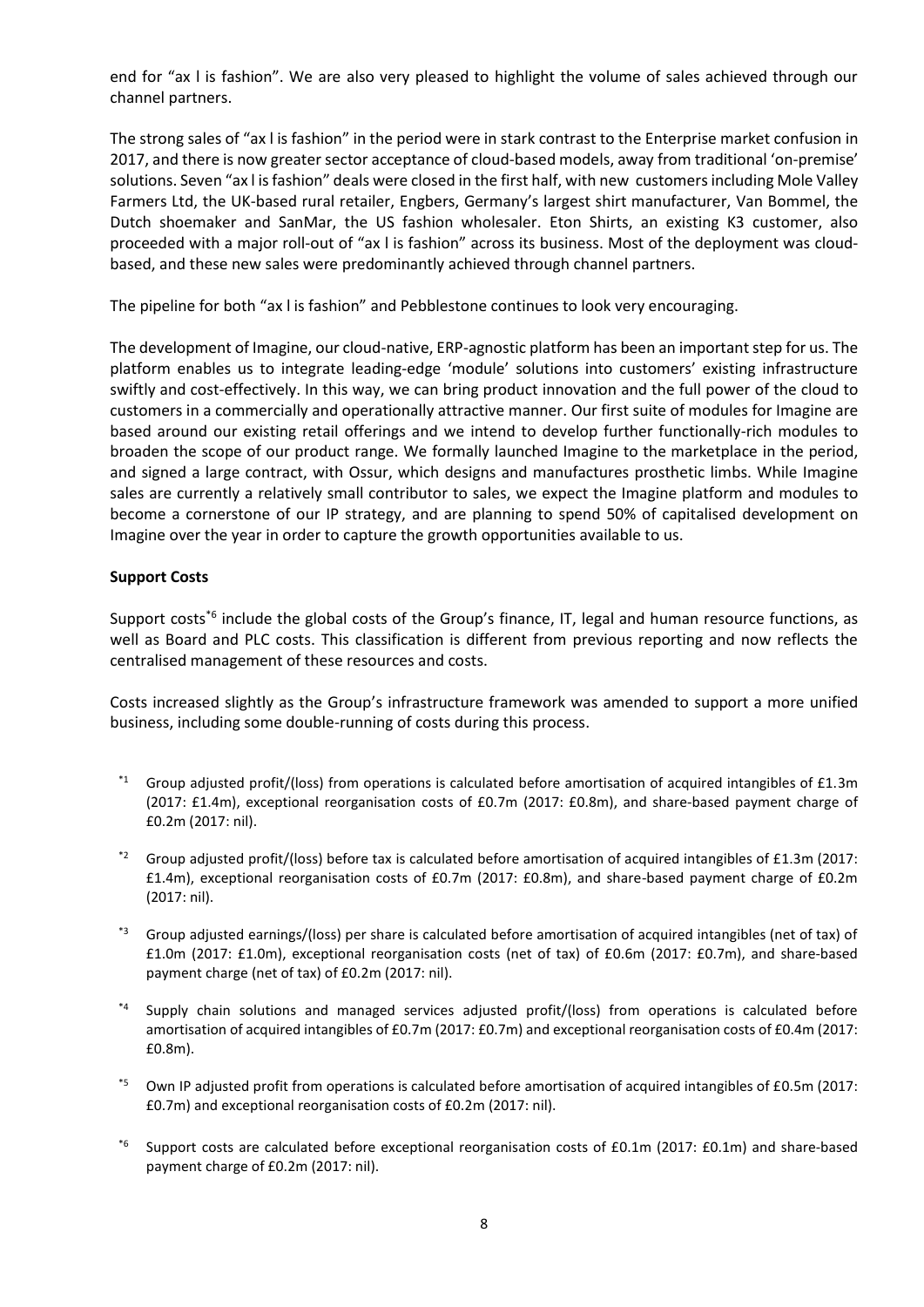# **K3 BUSINESS TECHNOLOGY GROUP PLC CONSOLIDATED INCOME STATEMENT**

For the six months ended 31 May 2018

|                                             |                | <b>Unaudited</b> | Unaudited  | Audited      |
|---------------------------------------------|----------------|------------------|------------|--------------|
|                                             |                | Six months       | Six months | 17 months to |
|                                             |                | to 31 May        | to 31 May  | 30 November  |
|                                             | <b>Notes</b>   | 2018             | 2017       | 2017         |
|                                             |                | £'000            | f'000      | f'000        |
| Revenue                                     |                | 41,407           | 40,339     | 118,176      |
| Cost of sales                               |                | (19, 789)        | (21, 466)  | (57,197)     |
| Gross profit                                |                | 21,618           | 18,873     | 60,979       |
| Administrative expenses                     |                | (22, 127)        | (24, 224)  | (75, 762)    |
|                                             |                |                  |            |              |
| Adjusted profit/(loss) from operations      |                | 1,668            | (3,055)    | (1,666)      |
| Amortisation of acquired intangibles        |                | (1, 263)         | (1, 443)   | (3,930)      |
| <b>Acquisition costs</b>                    |                | (7)              | (9)        | (308)        |
| Exceptional reorganisation costs            | $\overline{2}$ | (738)            | (844)      | (4, 731)     |
| Exceptional impairment of development costs |                |                  |            | (4, 541)     |
| Release of contingent consideration         |                |                  |            | 393          |
| Share-based payment charge                  |                | (169)            |            |              |
| Loss from operations                        |                | (509)            | (5, 351)   | (14, 783)    |
| Finance expense                             |                | (506)            | (498)      |              |
| Loss before taxation                        |                | (1,015)          | (5,849)    | (16, 143)    |
| Tax (expense)/credit                        | 3              | (175)            | 1,395      | 2,773        |
| Loss for the period                         |                | (1, 190)         | (4, 454)   | (13, 370)    |

All of the profit/(loss) for the period is attributable to equity holders of the parent.

| (Loss) per share | 4 |        |         |         |
|------------------|---|--------|---------|---------|
| <b>Basic</b>     |   | (2.8)p | (12.4)p | (35.3)p |
| <b>Diluted</b>   |   | (2.8)p | (12.3)p | (35.3)p |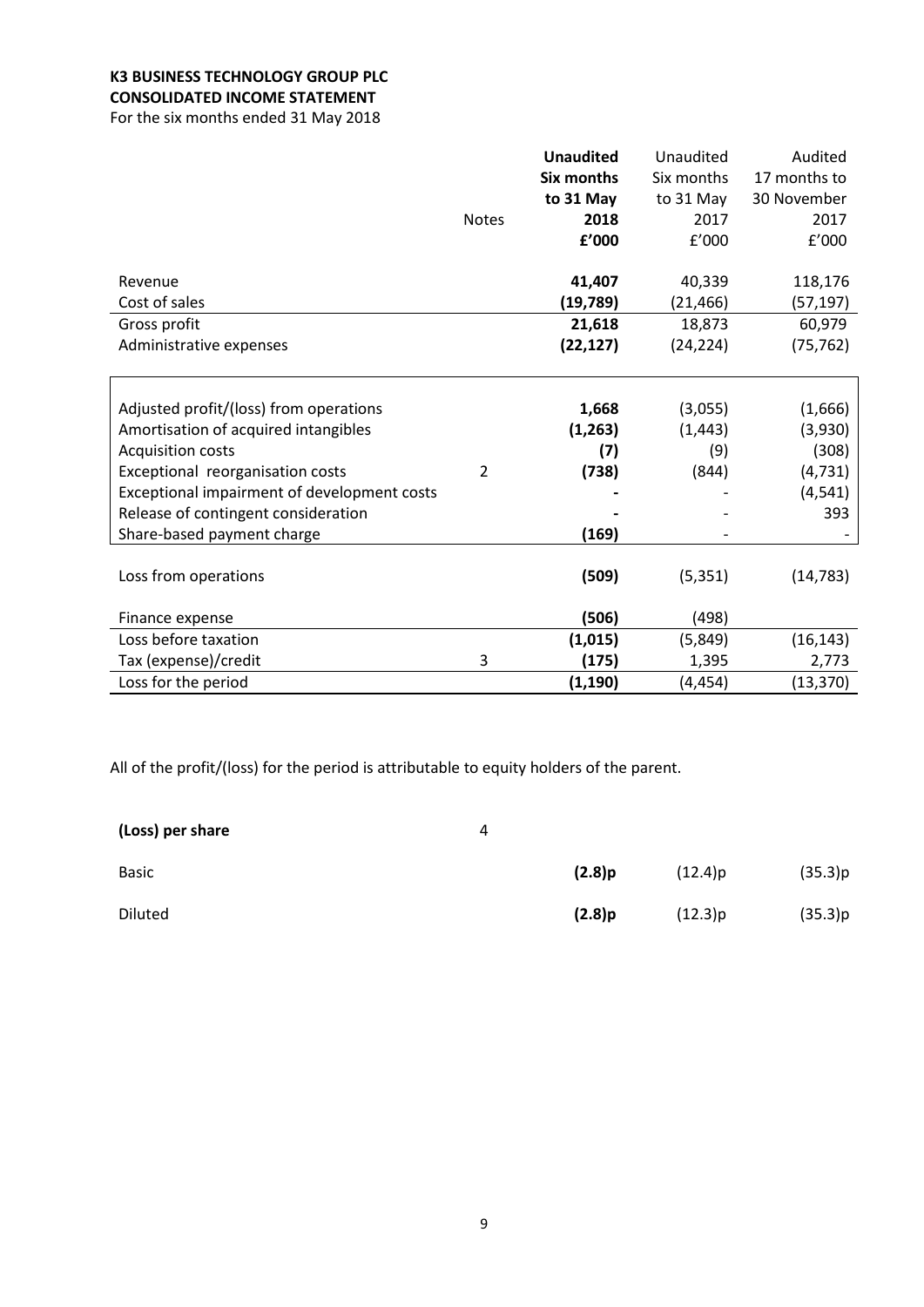# **K3 BUSINESS TECHNOLOGY GROUP PLC CONSOLIDATED STATEMENT OF COMPREHENSIVE INCOME**

For the six months ended 31 May 2018

|                                                | <b>Unaudited</b> | Unaudited  | Audited      |
|------------------------------------------------|------------------|------------|--------------|
|                                                | Six months       | Six months | 17 months to |
|                                                | to 31 May        | to 31 May  | 30 November  |
|                                                | 2018             | 2017       | 2017         |
|                                                | £'000            | £'000      | f'000        |
|                                                |                  |            |              |
| Loss for the period                            | (1, 190)         | (4, 454)   | (13, 370)    |
| Other comprehensive income                     |                  |            |              |
| Exchange differences on translation of foreign |                  |            |              |
| operations                                     | (10)             | 419        | 1,110        |
|                                                |                  |            |              |
| Other comprehensive income, net of tax         | (10)             | 419        | 1,110        |
|                                                |                  |            |              |
| Total comprehensive expense for the period     | (1,200)          | (4,035)    | (12, 260)    |

All of the total comprehensive expense for the period is attributable to equity holders of the parent. All of the other comprehensive (expense)/income will be reclassified subsequently to profit or loss when specific conditions are met. None of the items within other comprehensive (expense)/income had a tax impact.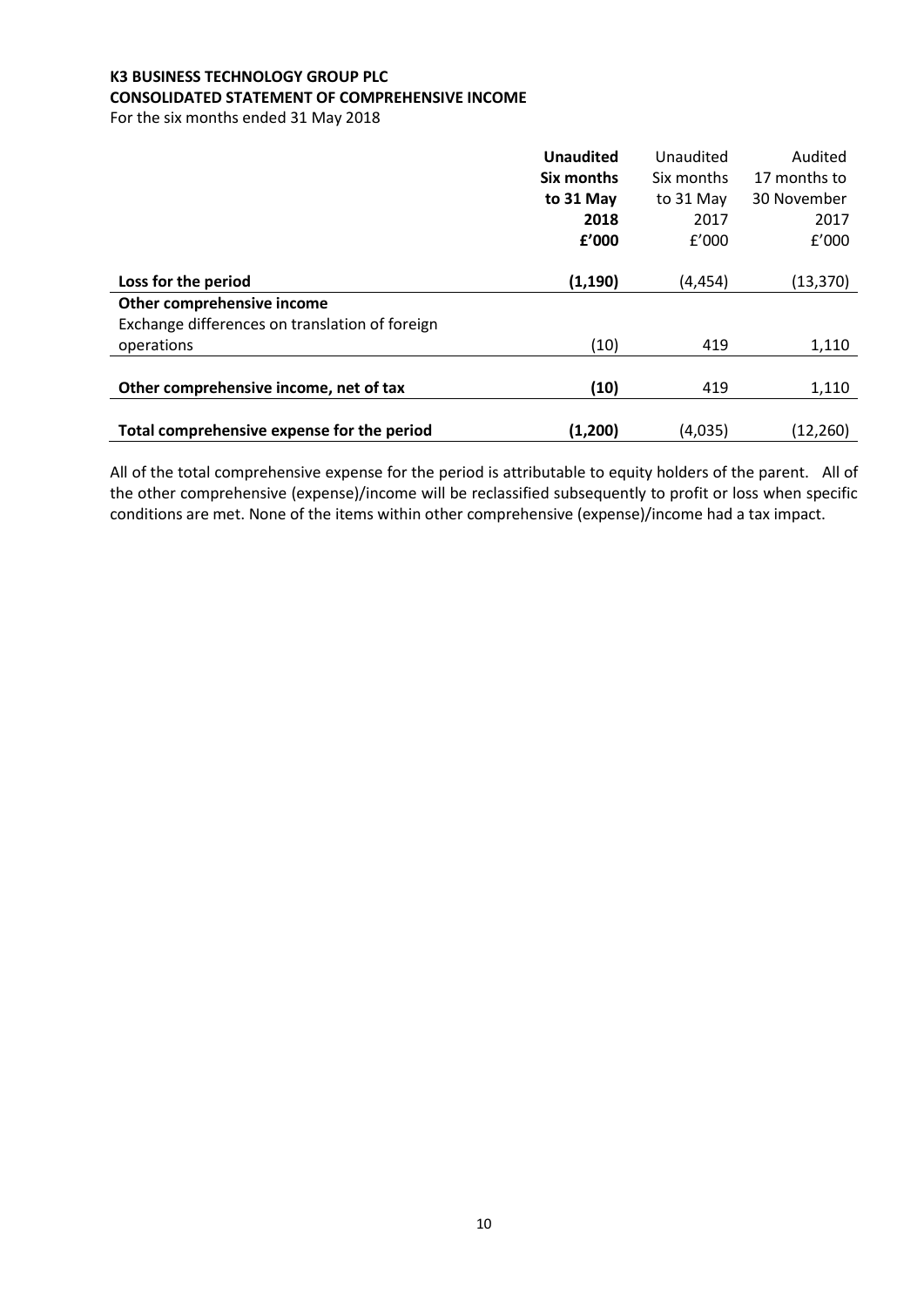# **K3 BUSINESS TECHNOLOGY GROUP PLC CONSOLIDATED STATEMENT OF FINANCIAL POSITION**

As at 31 May 2018

|                                                |              | <b>Unaudited</b> | Unaudited | Audited     |
|------------------------------------------------|--------------|------------------|-----------|-------------|
|                                                |              | As at            | As at     | As at       |
|                                                |              | 31 May           | 31 May    | 30 November |
|                                                | <b>Notes</b> | 2018             | 2017      | 2017        |
|                                                |              | £'000            | f'000     | f'000       |
| <b>ASSETS</b>                                  |              |                  |           |             |
| <b>Non-current assets</b>                      |              |                  |           |             |
| Property, plant and equipment                  |              | 2,292            | 2,198     | 2,479       |
| Goodwill                                       |              | 50,973           | 50,913    | 51,019      |
| Other intangible assets                        |              | 19,031           | 26,130    | 20,539      |
| Deferred tax assets                            |              | 1,277            | 1,388     | 1,281       |
| Available-for-sale investments                 |              | 98               | 98        | 98          |
| <b>Total non-current assets</b>                |              | 73,671           | 80,727    | 75,416      |
| <b>Current assets</b>                          |              |                  |           |             |
| Trade and other receivables                    |              | 33,642           | 39,714    | 30,429      |
| Cash and cash equivalents                      |              | 1,905            | 1,987     | 1,941       |
| <b>Total current assets</b>                    |              | 35,547           | 41,701    | 32,370      |
| <b>Total assets</b>                            |              | 109,218          | 122,428   | 107,786     |
|                                                |              |                  |           |             |
| <b>LIABILITIES</b>                             |              |                  |           |             |
| <b>Non-current liabilities</b>                 |              |                  |           |             |
| Long-term borrowings                           | 5            | 10,355           | 19,799    | 6,170       |
| Deferred tax liabilities                       |              | 2,275            | 3,307     | 2,524       |
| <b>Total non-current liabilities</b>           |              | 12,630           | 23,106    | 8,694       |
| <b>Current liabilities</b>                     |              |                  |           |             |
| Trade and other payables                       | 6            | 27,889           | 32,634    | 29,249      |
| <b>Current tax liabilities</b>                 |              |                  |           | 127         |
| Short-term borrowings                          | 5            | 59               | 698       | 59          |
| <b>Total current liabilities</b>               |              | 27,948           | 33,332    | 29,435      |
| <b>Total liabilities</b>                       |              | 40,578           | 56,438    | 38,129      |
|                                                |              |                  |           |             |
| <b>EQUITY</b>                                  |              |                  |           |             |
| Share capital                                  |              | 10,737           | 9,000     | 10,737      |
| Share premium account                          |              | 28,897           | 21,586    | 28,897      |
| Other reserves                                 |              | 10,448           | 10,448    | 10,448      |
| <b>Translation reserve</b>                     |              | 2,176            | 1,946     | 2,186       |
| Retained earnings                              |              | 16,382           | 23,010    | 17,389      |
| Total equity attributable to equity holders of |              |                  |           |             |
| the parent                                     |              | 68,640           | 65,990    | 69,657      |
| <b>Total equity and liabilities</b>            |              | 109,218          | 122,428   | 107,786     |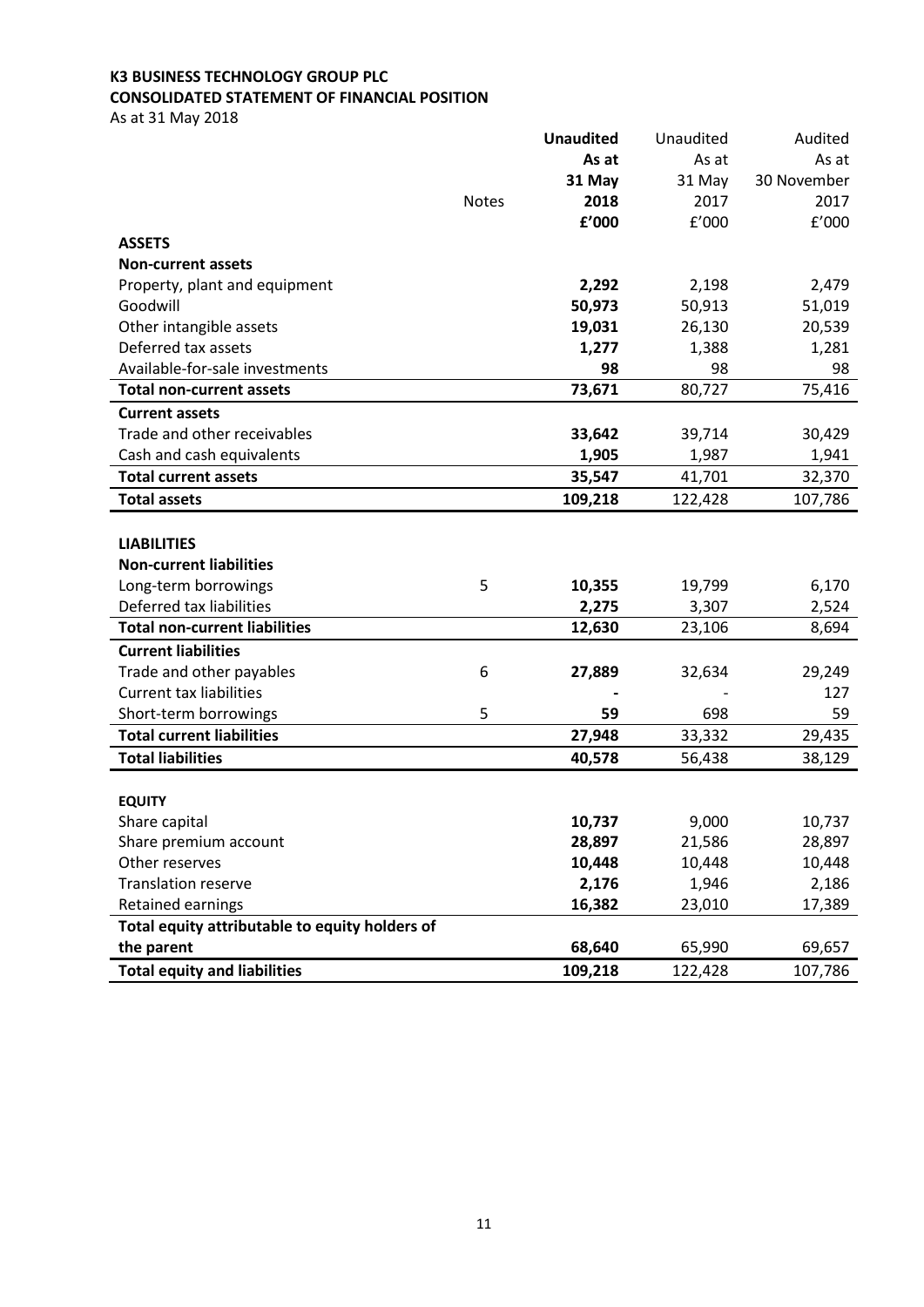# **K3 BUSINESS TECHNOLOGY GROUP PLC CONSOLIDATED STATEMENT OF CASH FLOWS**

For the six months ended 31 May 2018

|                                              |                | <b>Unaudited</b>  | Unaudited  | Audited      |
|----------------------------------------------|----------------|-------------------|------------|--------------|
|                                              |                | <b>Six months</b> | Six months | 17 months to |
|                                              |                | to 31 May         | to 31 May  | 30 November  |
|                                              | <b>Notes</b>   | 2018              | 2017       | 2017         |
|                                              |                | £'000             | f'000      | E'000        |
| Cash flows from operating activities         |                |                   |            |              |
| Loss for the period                          |                | (1, 190)          | (4, 454)   | (13, 370)    |
| Adjustments for:                             |                |                   |            |              |
| Share based payments charge                  |                | 169               | 19         | 67           |
| Depreciation of property, plant and          |                |                   |            |              |
| equipment                                    |                | 450               | 500        | 1,373        |
| Amortisation of intangible assets and        |                |                   |            |              |
| development expenditure                      |                | 2,481             | 3,147      | 13,481       |
| Finance expense                              |                | 506               | 498        | 1,360        |
| Tax expense                                  |                | 175               | (1, 395)   | (2, 773)     |
| (Increase)/decrease in trade and other       |                |                   |            |              |
| receivables                                  |                | (3, 248)          | 3,613      | 10,022       |
| Decrease in trade and other payables         |                | (1,749)           | (2,505)    | (4, 206)     |
| Cash (utilised in)/generated from operations | $\overline{7}$ | (2, 406)          | (577)      | 5,954        |
| Finance expense paid                         |                | (391)             | (277)      | (1, 237)     |
| Income taxes received/(paid)                 |                | (133)             | (305)      | 356          |
| Net cash (utilised in)/generated from        |                |                   |            |              |
| operating activities                         |                | (2,930)           | (1, 159)   | 5,073        |
| Cash flows from investing activities         |                |                   |            |              |
| Acquisition of subsidiaries, net of cash     | $\overline{7}$ |                   |            |              |
| acquired                                     |                |                   | (175)      | (989)        |
| Development expenditure capitalised          |                | (990)             | (2,081)    | (6, 158)     |
| Purchase of property, plant and equipment    |                | (223)             | (366)      | (1, 307)     |
| Net cash absorbed by investing activities    |                | (1, 213)          | (2,622)    | (8, 454)     |
| <b>Cash flows from financing activities</b>  |                |                   |            |              |
| Net proceeds from issue of share capital     |                |                   |            | 8,408        |
| Proceeds from long-term borrowings           |                | 4,146             | 2,307      | 5,715        |
| Payment of long-term borrowings              |                |                   |            | (10, 885)    |
| Payment of finance lease liabilities         |                | (29)              | (26)       | (77)         |
| Dividends paid                               |                |                   | (630)      | (630)        |
| Net cash generated from financing activities |                | 4,117             | 1,651      | 2,531        |
| Net change in cash and cash equivalents      |                | (26)              | (2, 130)   | (850)        |
| Cash and cash equivalents at start of period |                | 1,941             | 4,098      | 2,772        |
| Exchange gains on cash and cash equivalents  |                | (10)              | 19         | 19           |
| Cash and cash equivalents at end of period   |                | 1,905             | 1,987      | 1,941        |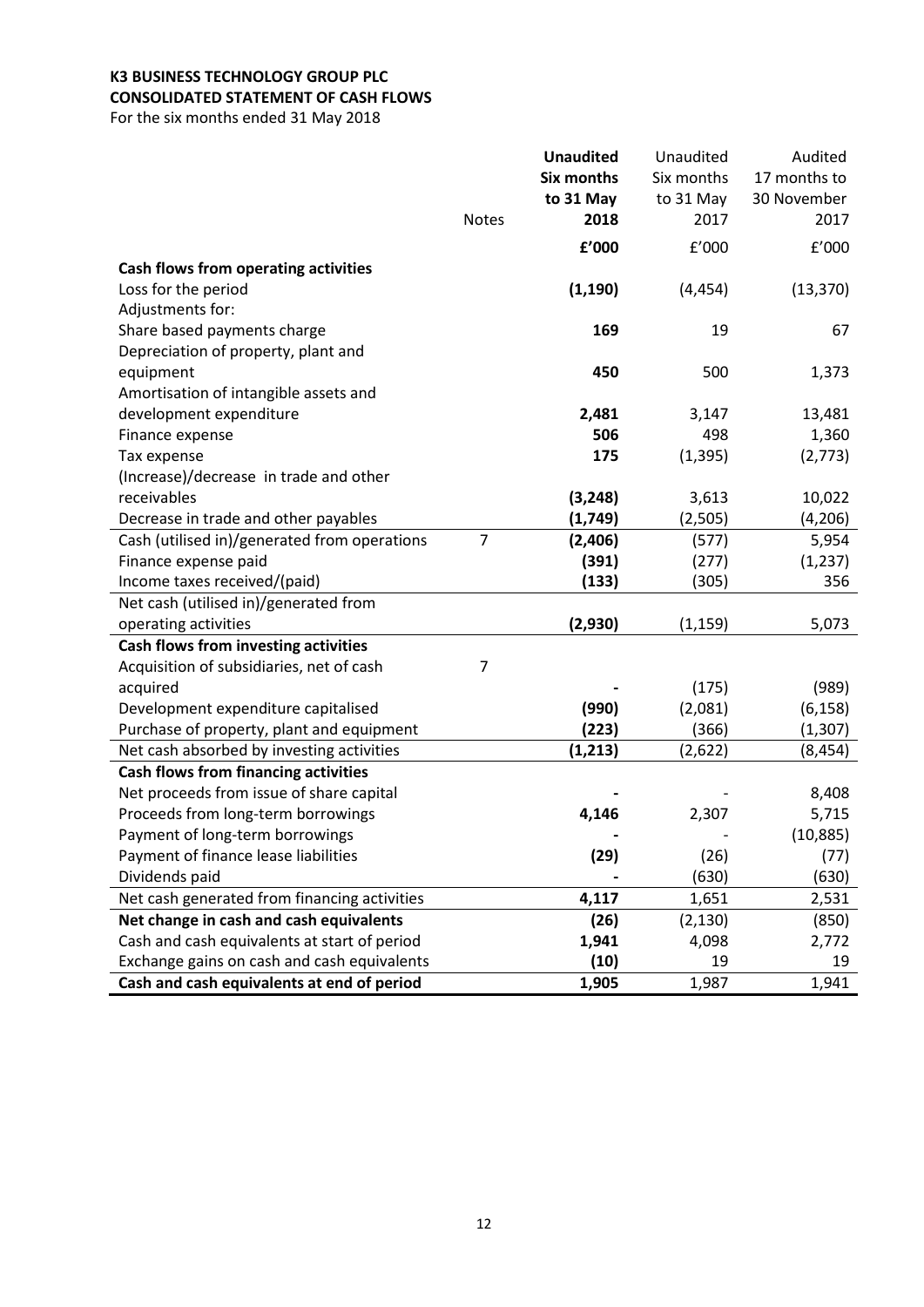# **K3 BUSINESS TECHNOLOGY GROUP PLC CONSOLIDATED STATEMENT OF CHANGES IN EQUITY**

For the six months ended 31 May 2018

|                                  | <b>Share</b><br>capital<br>£'000 | <b>Share</b><br>premium<br>${\bf f}^{\prime}$ 000 | <b>Other</b><br>reserve<br>£'000 | <b>Translation</b><br>reserve<br>f'000 | <b>Retained</b><br>earnings<br>£'000 | <b>Total</b><br>equity<br>${\bf f}^{\prime}$ 000 |
|----------------------------------|----------------------------------|---------------------------------------------------|----------------------------------|----------------------------------------|--------------------------------------|--------------------------------------------------|
| At 1 December 2016               | 9,000                            | 21,586                                            | 10,448                           | 1,527                                  | 28,055                               | 70,616                                           |
| <b>Changes in equity for six</b> |                                  |                                                   |                                  |                                        |                                      |                                                  |
| months ended 31 May 2017         |                                  |                                                   |                                  |                                        |                                      |                                                  |
| Profit for the period            |                                  |                                                   |                                  |                                        | (4, 454)                             | (4, 454)                                         |
| Other comprehensive income       |                                  |                                                   |                                  |                                        |                                      |                                                  |
| for the period                   |                                  |                                                   |                                  | 419                                    |                                      | 419                                              |
| Total comprehensive income       |                                  |                                                   |                                  | 419                                    | (4, 454)                             | (4,035)                                          |
| Share-based payment credit       |                                  |                                                   |                                  |                                        | 19                                   | 19                                               |
| Movement in own shares held      |                                  |                                                   |                                  |                                        | 20                                   | 20                                               |
| Dividends to equity holders      |                                  |                                                   |                                  |                                        | (630)                                | (630)                                            |
| At 31 May 2017                   | 9,000                            | 21,586                                            | 10,448                           | 1,946                                  | 23,010                               | 65,990                                           |
| <b>Changes in equity for six</b> |                                  |                                                   |                                  |                                        |                                      |                                                  |
| months ended 30 November         |                                  |                                                   |                                  |                                        |                                      |                                                  |
| 2017                             |                                  |                                                   |                                  |                                        |                                      |                                                  |
| Loss for the period              |                                  |                                                   |                                  |                                        | (5,669)                              | (5,669)                                          |
| Other comprehensive income       |                                  |                                                   |                                  |                                        |                                      |                                                  |
| for the period                   |                                  |                                                   |                                  | 240                                    |                                      | 240                                              |
| Total comprehensive income       |                                  |                                                   |                                  | 240                                    | (5,669)                              | (5, 429)                                         |
| Share-based payment credit       |                                  |                                                   |                                  |                                        | 24                                   | 24                                               |
| Warrants exercised               | 175                              | 488                                               |                                  |                                        |                                      | 663                                              |
| Conversion of shareholder        |                                  |                                                   |                                  |                                        |                                      |                                                  |
| loan to equity                   | 114                              | 526                                               |                                  |                                        |                                      | 640                                              |
| Issue of new shares              | 1,448                            | 6,297                                             |                                  |                                        |                                      | 7,745                                            |
| Movement in own shares held      |                                  |                                                   |                                  |                                        | 24                                   | 24                                               |
| At 30 November 2017              | 10,737                           | 28,897                                            | 10,448                           | 2,186                                  | 17,389                               | 69,657                                           |
| <b>Changes in equity for six</b> |                                  |                                                   |                                  |                                        |                                      |                                                  |
| months ended 31 May 2018         |                                  |                                                   |                                  |                                        |                                      |                                                  |
| Profit for the period            |                                  |                                                   |                                  |                                        | (1, 190)                             | (1, 190)                                         |
| Other comprehensive income       |                                  |                                                   |                                  |                                        |                                      |                                                  |
| for the period                   |                                  |                                                   |                                  | (10)                                   |                                      | (10)                                             |
| Total comprehensive income       |                                  |                                                   |                                  | (10)                                   | (1, 190)                             | (1,200)                                          |
| Share-based payment credit       |                                  |                                                   |                                  |                                        | 169                                  | 169                                              |
| Movement in own shares held      |                                  |                                                   |                                  |                                        | 14                                   | 14                                               |
| At 31 May 2018                   | 10,737                           | 28,897                                            | 10,448                           | 2,176                                  | 16,382                               | 68,640                                           |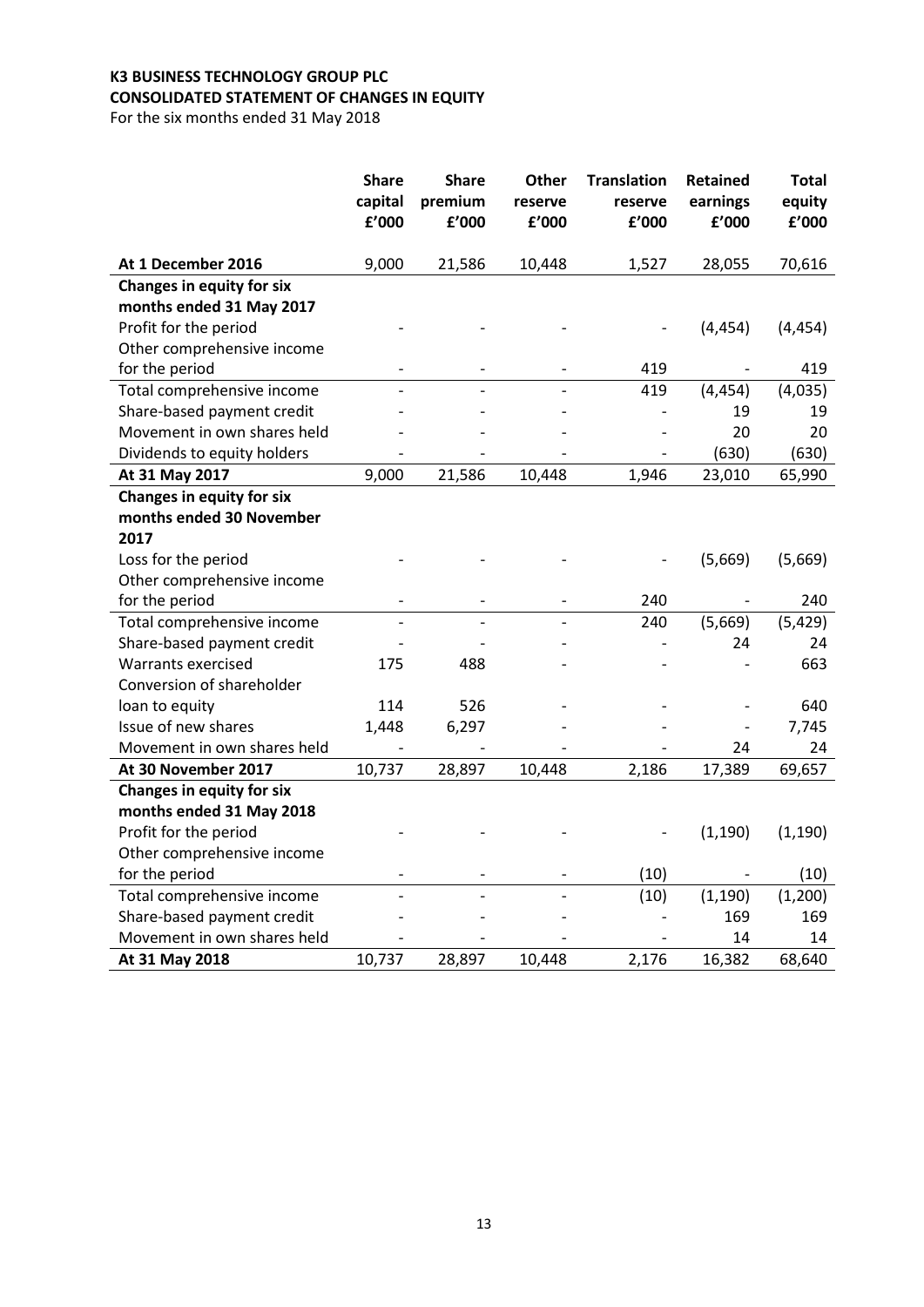## **K3 BUSINESS TECHNOLOGY GROUP PLC NOTES TO THE UNAUDITED INTERIM STATEMENT**

## **1. Basis of preparation**

As announced in May 2017, the Company has changed of its accounting reference date and financial year-end from 30 June to 30 November.

The consolidated interim financial information has been prepared in accordance with the accounting policies that are expected to be adopted in the Group's full financial statements for the year ending 30 November 2018 which are not expected to be significantly different to those set out in Note 1 of the Group's audited financial statements for the 17 month period ended 30 November 2017. These are based on the recognition and measurement principles of IFRS in issue as adopted by the European Union (EU) and are effective at 30 November 2018 or are expected to be adopted and effective at 30 November 2018. The financial information has not been prepared (and is not required to be prepared) in accordance with IAS 34. The accounting policies have been applied consistently throughout the Group for the purposes of preparation of this financial information.

The financial information in this statement relating to the six months ended 31 May 2018 and the six months ended 31 May 2017 has neither been audited nor reviewed pursuant to guidance issued by the Auditing Practices Board. The financial information for the 17 month period ended 30 November 2017 does not constitute the full statutory accounts for that period. The Annual Report and Financial Statements for the 17 month period ended 30 November 2017 have been filed with the Registrar of Companies. The Independent Auditors' Report on the Annual Report and Financial Statement for the 17 month period ended 30 November 2017 was unqualified, did not draw attention to any matters by way of emphasis, and did not contain a statement under 498(2) or 498(3) of the Companies Act 2006.

IFRS 15 'Revenue from Contracts with Customers' is mandatory for the Group from 1 December 2018 with early adoption permitted. The Group commenced an initial project to assess the effect of the adoption of IFRS 15 in the latter half of 2017 and good progress is being made. The complexities of IFRS 15 require a detailed analysis of the Group's performance obligations under each significant contract in order to assess whether they are distinct and to determine the point in time, or period over which, it is appropriate to recognise revenue. This also includes determining whether customers have a right to use or a right to access the software. There are some contracts where revenue may need to be recognised differently under IFRS 15 than under existing IFRS and these areas include the following:

- Software licences where there are significant customisation and installation obligations
- Customer rights under multi-year deals
- Customer rights under hosted services
- Bundled software and support services

Work is still ongoing to fully quantify the impact on revenue recognition for these contracts. The Group has tentatively taken the decision to apply the cumulative effect method as of the date of initial application with no restatement of comparatives. The cumulative effect of applying the new standard will be recorded as an adjustment to the opening balance of equity (retained earnings) at the date of initial application. The Group anticipates that further information on the effect of the adoption of IFRS 15 will be made during the coming year and to consider whether the Group will adopt the standard earlier than is mandatory.

IFRS 9 'Financial instruments' is mandatory for the Group from 1 December 2018 with early adoption permitted. The standard replaces IAS 39 Financial Instruments: Recognition and Measurement. IFRS 9 sets out a new forward looking 'expected credit loss (ECL)' model which replaces the incurred loss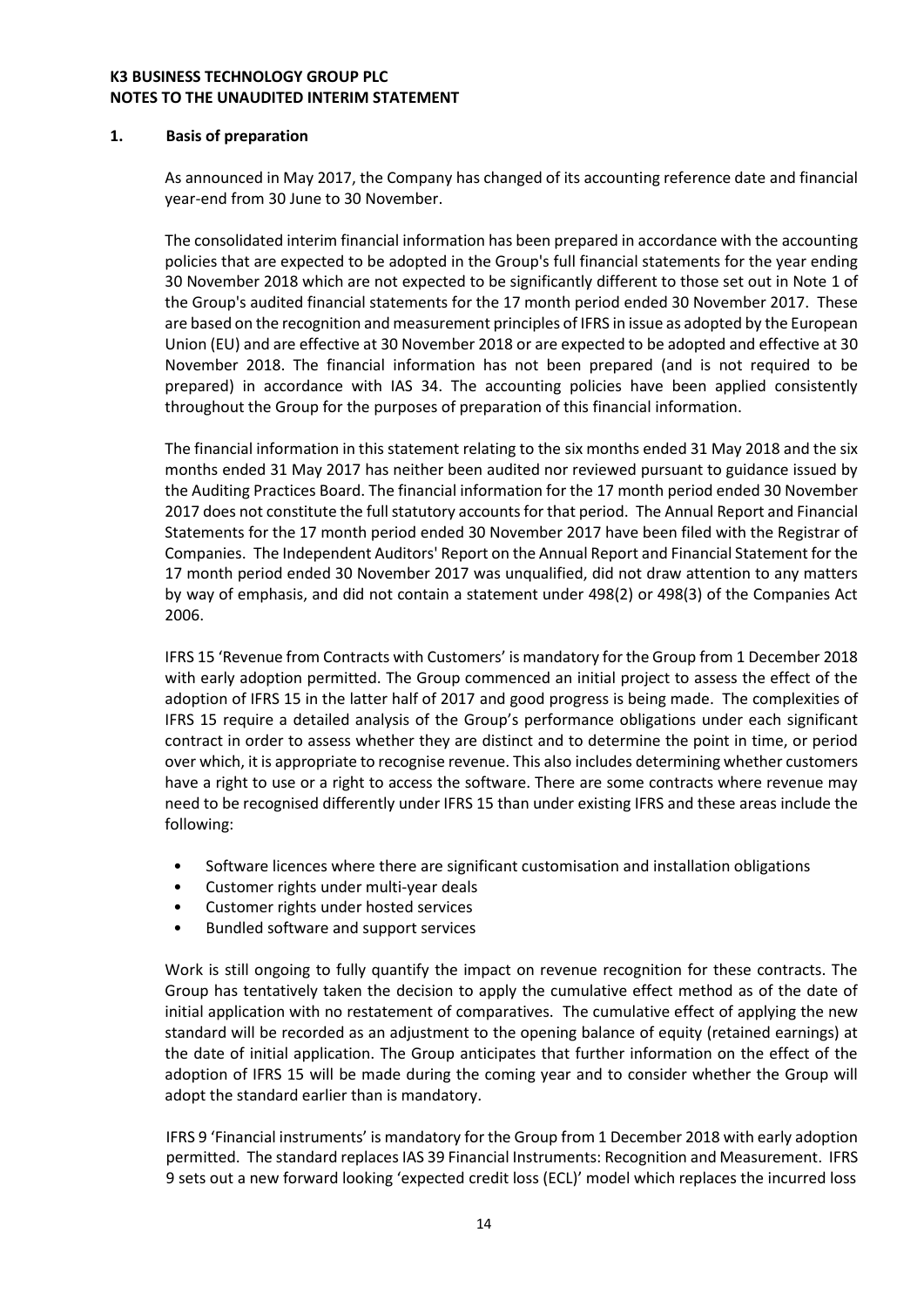## **1. Basis of preparation (continued)**

model in IAS 39 and applies to, amongst other financial assets and liabilities, trade receivables. The new requirements will lead to the earlier recognition of larger credit losses. Unlike IAS 39, entities will be required to consider forward looking information when measuring ECL. Therefore, a credit event (or impairment 'trigger') no longer has to occur before credit losses are recognised. Therefore, the provision for impairment of trade receivables will take account of the forward looking information. The group is still developing its model for calculating the ECL and until it has been finalised it is not possible to quantify the effects of this part of the standard.

# **2. Loss from operations**

During the six month period to 31 May 2018, reorganisation costs of £0.73m have been incurred, most of which are redundancy costs. During the six month period to 31 May 2017, reorganisation costs of £0.84m were incurred relating to the reorganisation programme to create more unified, streamlined operations and reduced cost base.

#### **3. Tax expense**

|                                               | <b>Unaudited</b> | Unaudited  | Audited      |
|-----------------------------------------------|------------------|------------|--------------|
|                                               | Six months       | Six months | 17 months to |
|                                               | to 31 May        | to 31 May  | 30 November  |
|                                               | 2018             | 2017       | 2017         |
|                                               | f'000            | f'000      | f'000        |
| Current tax expense/(credit)                  |                  |            |              |
| UK corporation tax and income tax of overseas |                  |            |              |
| operations on profits/(losses) for the period | 183              | (181)      | (388)        |
| Adjustment in respect of prior periods        | 230              | (125)      | (176)        |
| Total current tax expense/(credit)            | 413              | (306)      | (564)        |
| Deferred tax income                           |                  |            |              |
| Origination and reversal of temporary         |                  |            |              |
| differences                                   | (238)            | (960)      | (2,046)      |
| Effect of change in rate of deferred tax      |                  | (129)      | (163)        |
| Total deferred tax income                     | (238)            | (1,089)    | (2,209)      |
| Total tax expense/(credit)                    | 175              | (1, 395)   | (2,773)      |

## **4. (Loss)/earnings per share**

The calculations of (loss)/earnings per share are based on the (loss)/profit for the financial period and the following numbers of shares:

|                                                | <b>Unaudited</b> | Unaudited     | Audited       |
|------------------------------------------------|------------------|---------------|---------------|
|                                                | Six months       | Six months    | 17 months to  |
|                                                | to 31 May        | to 31 May     | 30 November   |
|                                                | 2018             | 2017          | 2017          |
|                                                | <b>Number of</b> | Number of     | Number of     |
|                                                | <b>Shares</b>    | <b>Shares</b> | <b>Shares</b> |
| Weighted average number of shares:             |                  |               |               |
| For basic earnings per share                   | 42,871,302       | 35,905,881    | 37,893,951    |
| Effects of employee share options and warrants |                  | 361,371       |               |
| For diluted earnings per share                 | 42,871,302       | 36,267,252    | 37,893,951    |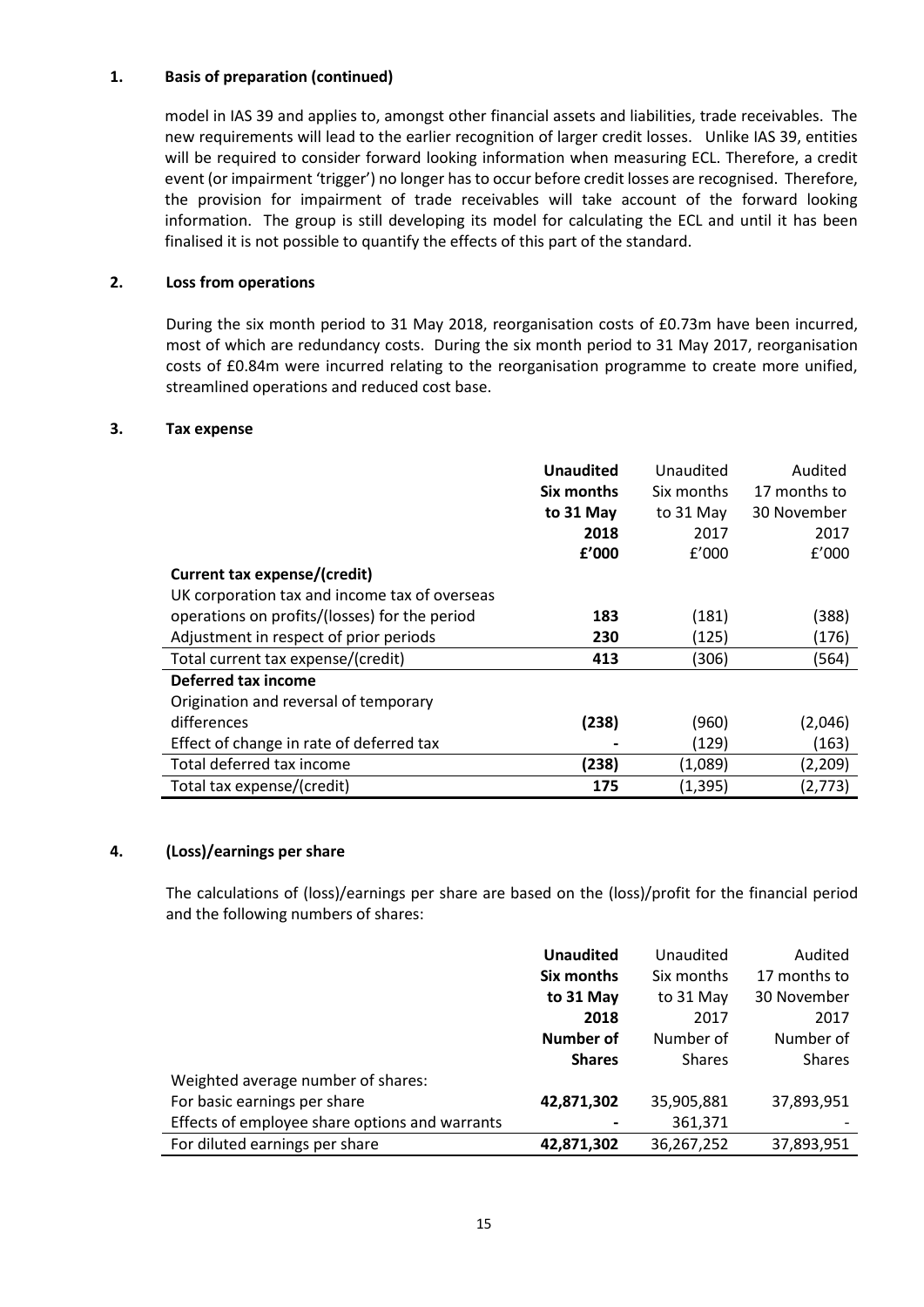# **4. (Loss)/earnings per share (continued)**

Adjusted earnings per share calculations have been computed because the Directors consider that they are useful to shareholders and investors. These are based on the following profits and the above number of shares:

|                                          | Unaudited six months<br>to 31 May 2018 |                          |           | Unaudited six months<br>to 31 May 2017 |           |                |
|------------------------------------------|----------------------------------------|--------------------------|-----------|----------------------------------------|-----------|----------------|
|                                          | Earnings                               | Per share                | Per share | Earnings                               | Per share | Per            |
|                                          |                                        | amount                   | amount    |                                        | amount    | share          |
|                                          |                                        | Basic                    | Diluted   |                                        | Basic     | amount         |
|                                          |                                        |                          |           |                                        |           | <b>Diluted</b> |
|                                          | f'000                                  | p                        | P         | f'000                                  | р         | P              |
| (Loss)/earnings per share (eps)          | (1, 190)                               | (2.8)                    | (2.8)     | (4, 454)                               | (12.4)    | (12.3)         |
| Amortisation of intangibles (net of tax) | 1,023                                  | 2.4                      | 2.4       | 970                                    | 2.7       | 2.7            |
| Acquisition costs (net of tax)           |                                        | $\overline{\phantom{a}}$ |           | 9                                      |           |                |
| Exceptional reorganisation costs         |                                        |                          |           |                                        |           |                |
| (net of tax)                             | 598                                    | 1.4                      | 1.4       | 684                                    | 1.9       | 1.9            |
| Release of contingent consideration      |                                        |                          |           |                                        |           |                |
| (net of tax)                             |                                        |                          |           | -                                      |           |                |
| Share-based payment charge (net of tax)  | 169                                    | 0.4                      | 0.4       |                                        |           |                |
| Adjusted eps                             | 607                                    | 1.4                      | 1.4       | (2,791)                                | (7.8)     | (7.7)          |

|                                          | Audited 17 months   |              |                |  |
|------------------------------------------|---------------------|--------------|----------------|--|
|                                          | to 30 November 2017 |              |                |  |
|                                          | Earnings            | Per share    | Per share      |  |
|                                          |                     | amount       | amount         |  |
|                                          |                     | <b>Basic</b> | <b>Diluted</b> |  |
|                                          | f'000               | р            | P              |  |
| (Loss)/earnings per shares (eps)         | (13, 370)           | (35.3)       | (35.3)         |  |
| Amortisation of intangibles (net of tax) | 3,037               | 8.0          | 8.0            |  |
| Acquisition costs (net of tax)           | 308                 | 0.8          | 0.8            |  |
| Exceptional reorganisation costs         |                     |              |                |  |
| (net of tax)                             | 3,832               | 10.1         | 10.1           |  |
| Exceptional impairment charge            |                     |              |                |  |
| (net of tax)                             | 3,678               | 9.7          | 9.7            |  |
| Release of contingent consideration      |                     |              |                |  |
| (net of tax)                             | (393)               | (1.0)        | (1.0)          |  |
| Share-based payment charge (net of tax)  |                     |              |                |  |
| Adjusted (I)/eps                         | (2,908)             | (7.7)        | 17.7           |  |

# **5. Loans and borrowings**

|                            | <b>Unaudited</b> | Unaudited | Audited     |
|----------------------------|------------------|-----------|-------------|
|                            | As at            | As at     | As at       |
|                            | 31 May           | 31 May    | 30 November |
|                            | 2018             | 2017      | 2017        |
|                            | £'000            |           | f'000       |
| Non-current                |                  |           |             |
| Bank loans (secured)       | 10,339           | 19,725    | 6,124       |
| Finance lease creditors    | 16               | 74        | 46          |
|                            | 10,355           | 19,799    | 6,170       |
|                            |                  |           |             |
| Current                    |                  |           |             |
| Finance lease creditors    | 59               | 58        | 59          |
| Loans from related parties |                  | 640       |             |
|                            | 59               | 698       | 59          |
|                            |                  |           |             |
| Total borrowings           | 10,414           | 20,497    | 6,229       |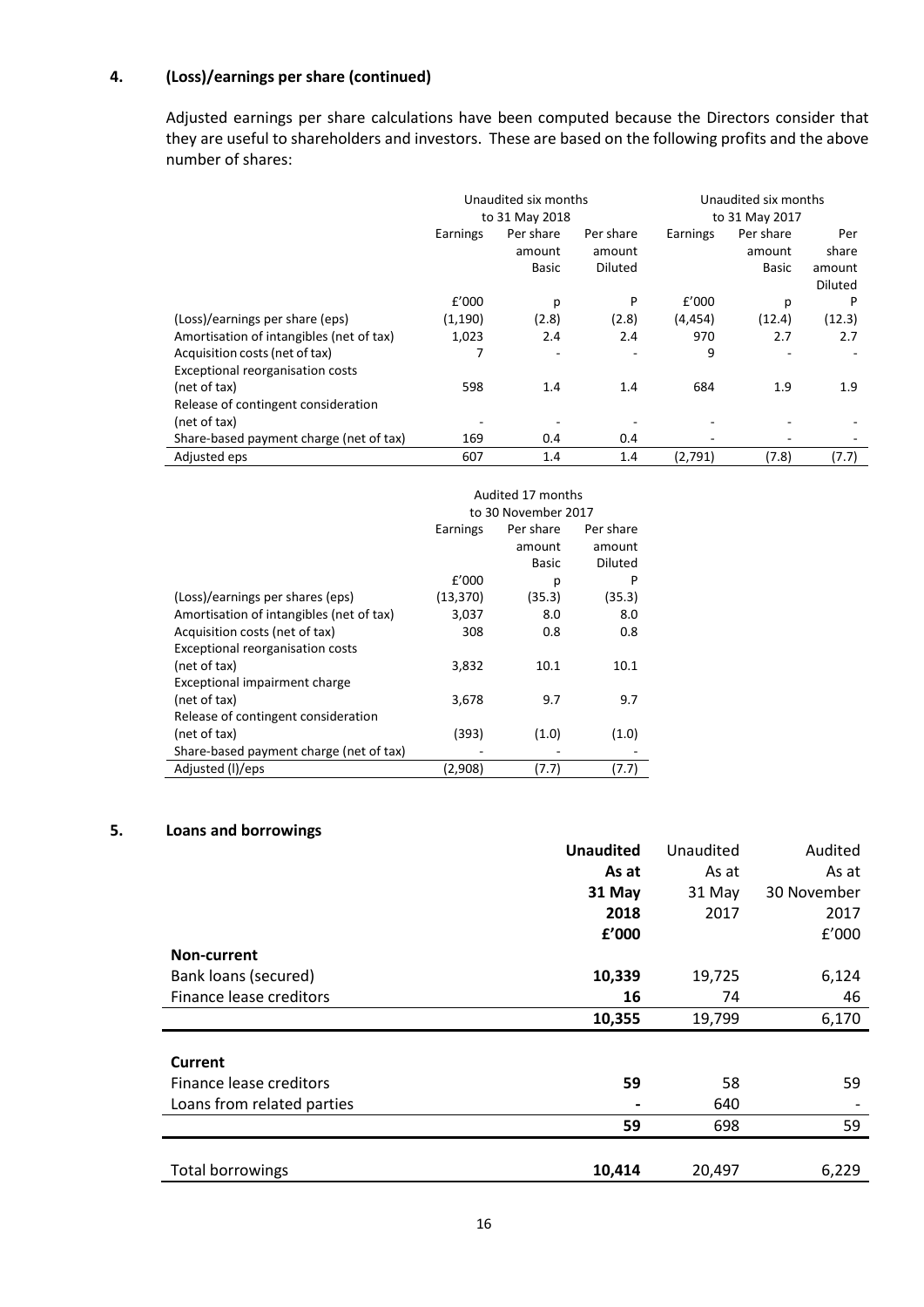# **5. Loans and borrowings (continued)**

The movement in net debt (gross debt less cash and cash equivalents) has been computed as the Directors consider it useful to shareholders and investors. As cash flows are seasonal, it is more useful to present the movement for a 12 month period. The movement in net debt during the 12 months to 31 May 2018 is as follows:

|                                         | <b>Unaudited</b> | Unaudited |
|-----------------------------------------|------------------|-----------|
|                                         | 12 months        | 12 months |
|                                         | to 31 May        | to 31 May |
|                                         | 2018             | 2017      |
|                                         | f'000            | f'000     |
|                                         |                  |           |
| Net debt at 1 June 2017                 | (18, 510)        | (11, 293) |
| Operating cash generation               | 1,105            | (3,985)   |
| Interest paid                           | (731)            | (964)     |
| Tax received/(paid)                     | 432              | (229)     |
| Net proceeds from issue of shares       | 8,408            |           |
| Conversion of loan to equity (non-cash) | 640              |           |
| Acquisitions                            | 393              | (904)     |
| Other movements                         | (246)            | (1, 135)  |
| Net debt at 31 May 2018                 | (8,509)          | (18, 510) |

## **6. Trade and other payables**

|                                                          | <b>Unaudited</b> | Unaudited | Audited     |
|----------------------------------------------------------|------------------|-----------|-------------|
|                                                          | As at            | As at     | As at       |
|                                                          | 31 May           | 31 May    | 30 November |
|                                                          | 2018             | 2017      | 2017        |
|                                                          | £'000            |           | f'000       |
|                                                          |                  |           |             |
| Trade payables                                           | 5,084            | 6,006     | 4,739       |
| Other payables                                           | 504              | 430       | 594         |
| <b>Accruals</b>                                          | 7,341            | 9,999     | 8,818       |
| Total financial liabilities, excluding loans and         |                  |           |             |
| borrowings, classified as financial liabilities measured |                  |           |             |
| at amortised cost                                        | 12,929           | 16,435    | 14,151      |
| Contingent consideration                                 |                  | 938       |             |
| Other tax and social security taxes                      | 2,494            | 3,419     | 3,961       |
| Deferred revenue                                         | 12,466           | 11,842    | 11,137      |
|                                                          | 27,889           | 32,634    | 29,249      |